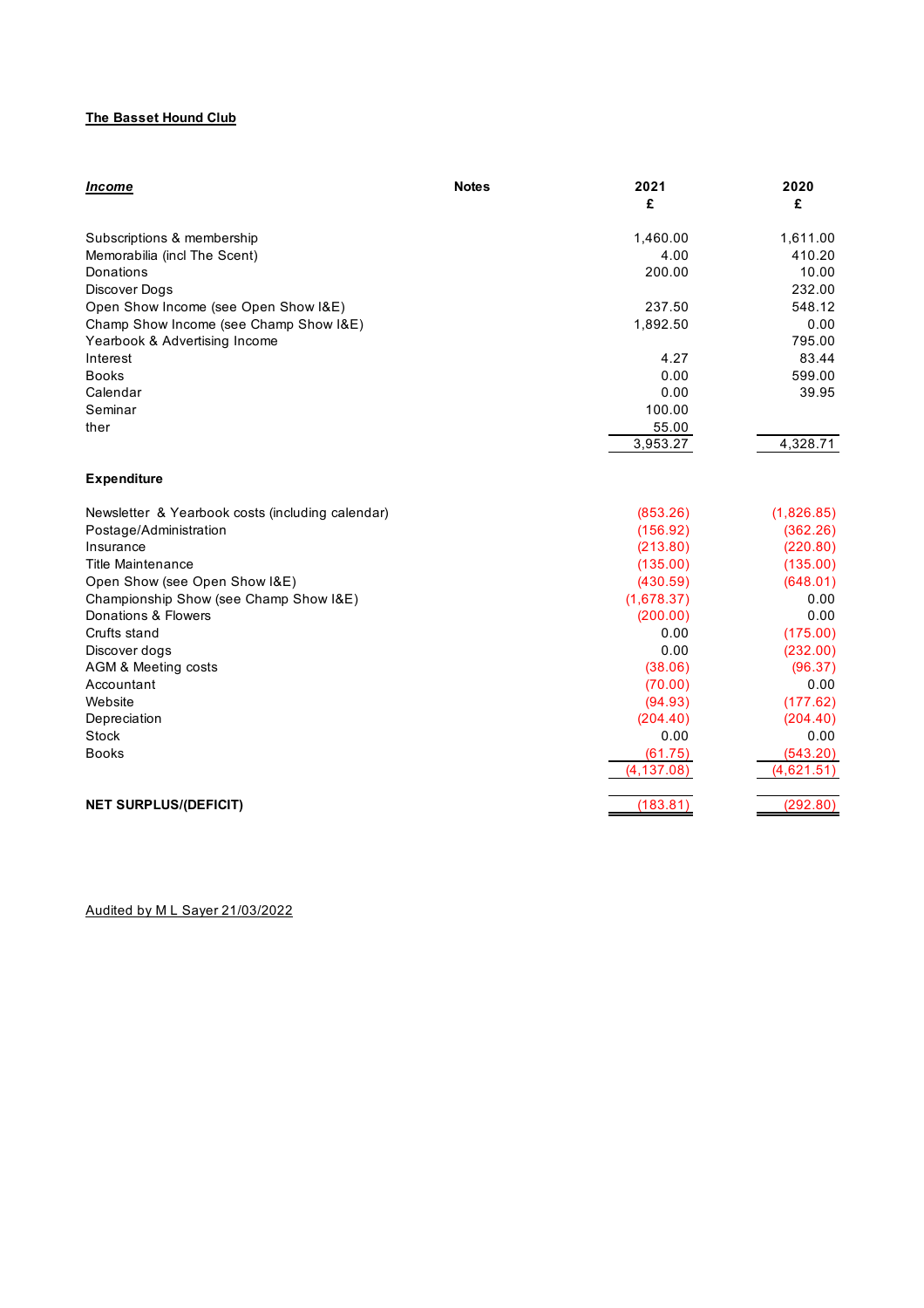## **The Basset Hound Club**

## **Balance Sheet as at 31st December 2021**

|                                                                   | <b>Notes</b>   | 2021<br>£    | 2020<br>£    |
|-------------------------------------------------------------------|----------------|--------------|--------------|
| <b>Fixed Assets</b>                                               |                |              |              |
| Tangible Fixed assets                                             | $\overline{2}$ | 0.00         | 204.40       |
|                                                                   |                | 0.00         | 204.40       |
| <b>Current Assets</b>                                             |                |              |              |
| <b>Stock</b>                                                      | 3              | 1,363.00     | 1,394.20     |
| Debtors & Prepayments<br>Cash in Hand                             | 4              | 585.00       | 78.62        |
| Deposit Account                                                   |                | 30,342.47    | 30,339.44    |
| <b>NSB Account</b>                                                |                | 9,774.86     | 9,773.88     |
| <b>Current Account</b>                                            |                | 3,143.32     | 3,408.40     |
|                                                                   |                | 45,208.65    | 44,994.54    |
| <b>Total Assets</b>                                               |                | 45,208.65    | 45,198.94    |
| Current Liabilities - amounts falling Due within one year         |                |              |              |
| Creditors and Payments in advance                                 | 5              | (2,308.77)   | (2, 114.99)  |
| Long Term Liabilities - amounts falling Due greater than one year |                |              |              |
| <b>Branch accounts</b>                                            | 6              | (19, 797.61) | (19, 797.61) |
| <b>NET ASSETS</b>                                                 |                | 23,102.27    | 23,286.34    |
| <b>Financed By</b>                                                |                |              |              |
| <b>Brought Forward</b>                                            |                | 23,286.08    | 23,578.88    |
| Income & Expenditure Account                                      |                | (183.81)     | (292.80)     |
|                                                                   |                | 23,102.27    | 23,286.08    |
|                                                                   |                | 0.00         |              |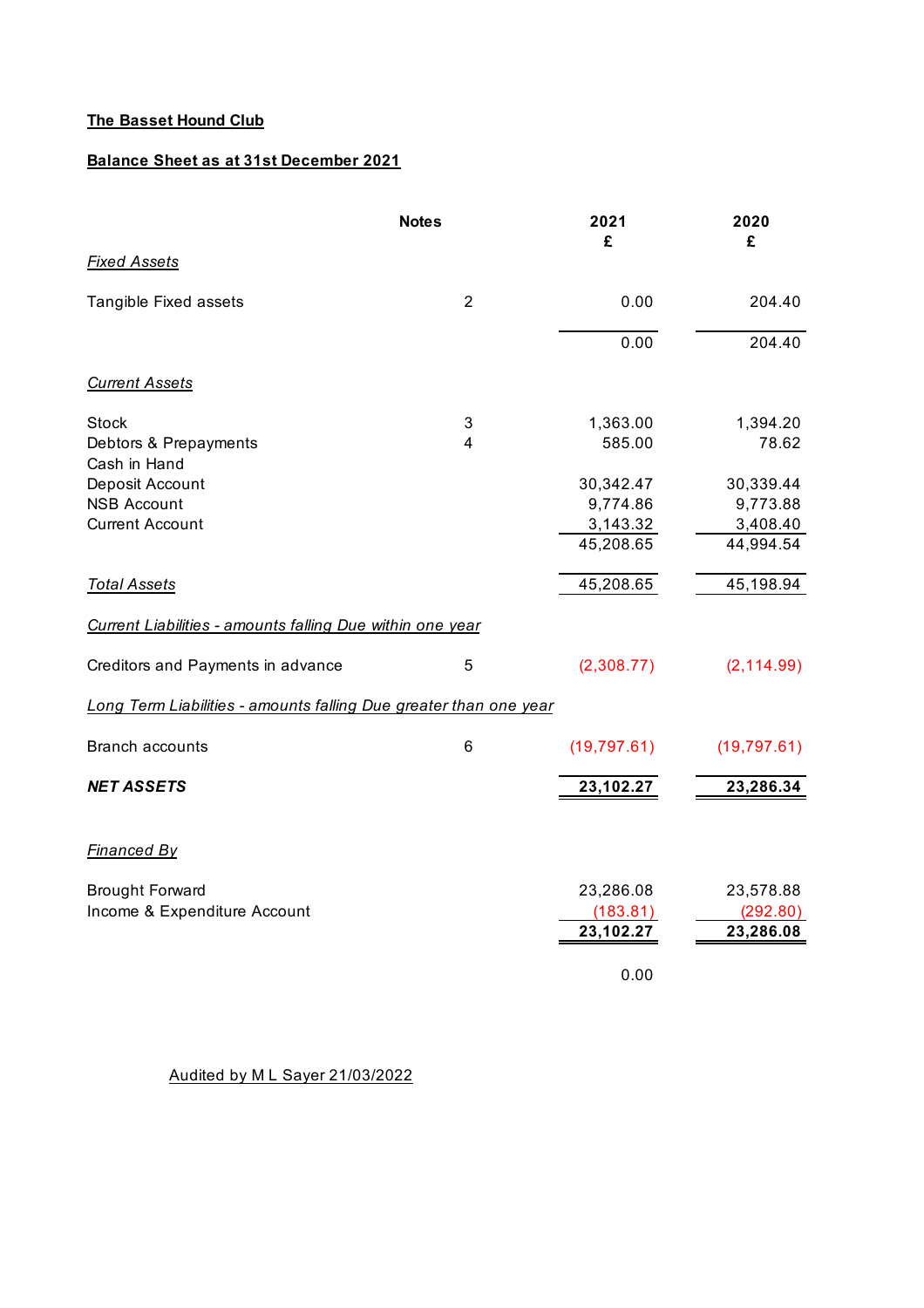#### **The Basset Hound Club**

#### **Notes to the Balance Sheet as at 31st December 2021**

*1) Accounting Policies*

a) General Principles

The Financial Statements summarise the Basset Hound Club's transactions for the 2021 financial year and its position at the year end of 31st December 2021.

It has been prepared in accordance with FRS102 and is intended to give a true and fair view of the financial position of The Basset Hound Club.

The accounting convention adopted is Historic cost amended for Current Value where appropriate.

b) Accruals of Income and Expenditure

Activity is accounted for in the year it takes place, not simply when cash payments are made or received. In particular:

Fees and charges due are accounted for as income at the date they become due

Supplies are recorded as expenditure when they are consumed. If there is a gap between the date supplies are received and when they are consumed this will be carried as Stock on the Balance Sheet

Where income and expenditure have been recognised but cash has not yet been received or paid a debtor or creditor for the relevant amount will be recorded in the Balance Sheet.

#### *2) Tangible Fixed Assets*

|      | As at<br>1/1/2021 | Additions | Impairment | Depreciation | As at<br>31/12/2021 |
|------|-------------------|-----------|------------|--------------|---------------------|
| Mats | 204.40            |           |            | (204.40)     | 0.00                |
|      | 204.40            | 0.00      | 0.00       | (204.40)     | 0.00                |

a) Mats are valued at historic cost and subject to depreciation on a straight line method over a period of 3 years.

b) Office equipment is now obsolete and as such has been impaired.

| 3) Stock                                |          |          |
|-----------------------------------------|----------|----------|
|                                         | 2021     | 2020     |
| The Scent held at cost                  | 0.00     | 0.00     |
| Memorabilia items held at current value | 1,363.00 | 1,363.00 |
| Stamps                                  | 0.00     | 31.20    |
|                                         | 1,363.00 | 1,394.20 |
|                                         |          |          |
| 4) Debtors & Prepayments                |          |          |
|                                         | 2021     | 2020     |
|                                         |          |          |
| Other                                   |          | 43.62    |
| Open Show & Ch Show License             | 95.00    | 35.00    |
| Ch Show venue                           | 300.00   |          |
| Open Show Hall hire                     | 190.00   |          |
|                                         | 585.00   | 78.62    |
|                                         |          |          |
| 5) Creditors and Payments in Advance    |          |          |
|                                         | 2021     | 2020     |

| Prepaid subs             | (165.00)    | (179.00)    |
|--------------------------|-------------|-------------|
| Calendar                 | (853.26)    | (935.99)    |
| Other                    | (1, 290.51) | (1,000.00)  |
|                          | (2,308.77)  | (2, 114.99) |
|                          |             |             |
| 6) Long term Liabilities |             |             |
|                          | 2021        | 2020        |
|                          |             |             |

| Branch accounts | $(19.797.61)$ $(19.797.61)$ |  |
|-----------------|-----------------------------|--|
|                 | $(19.797.61)$ $(19.797.61)$ |  |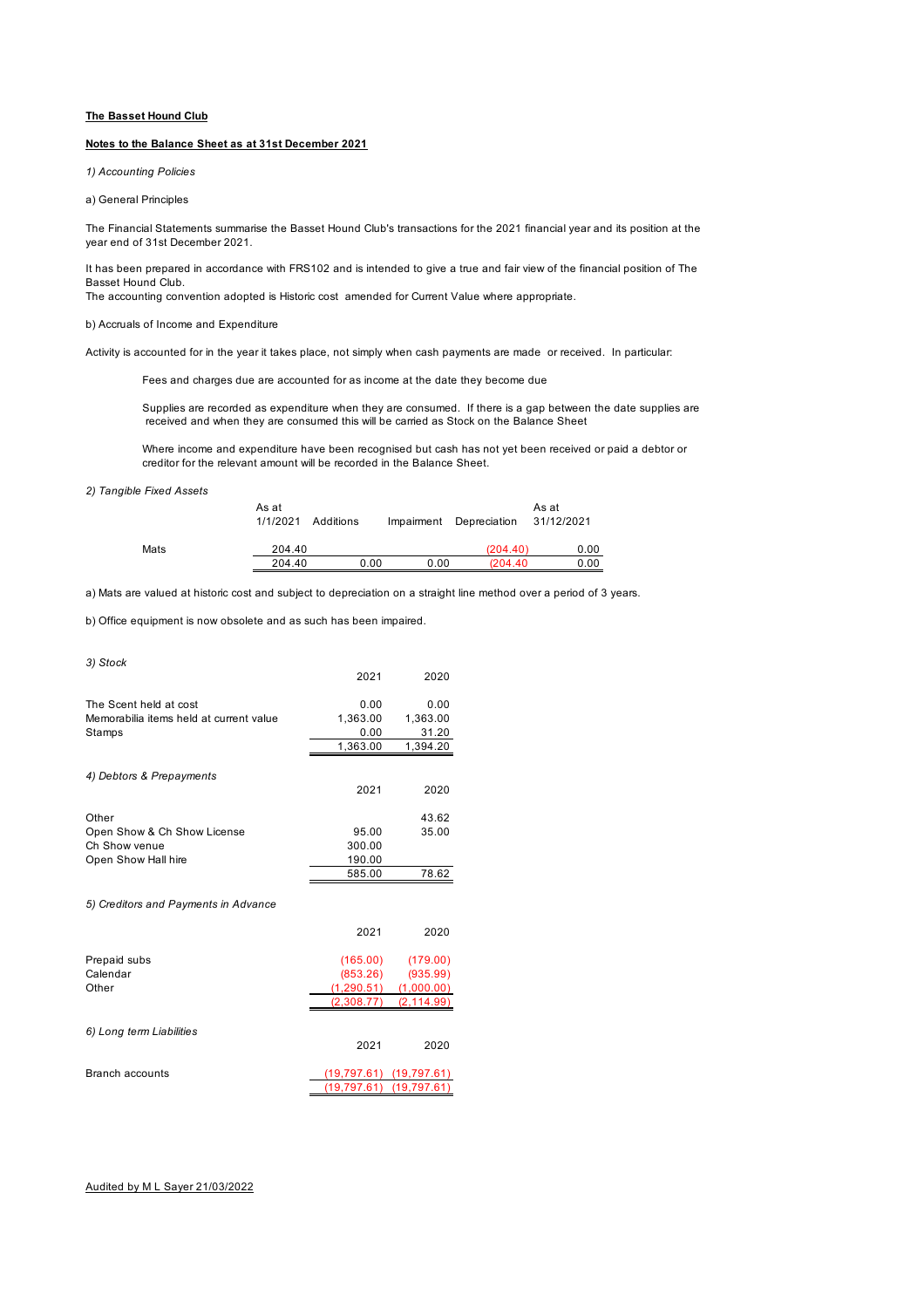# Championship Show 2021

|                                       | 2021     | 2020     |
|---------------------------------------|----------|----------|
|                                       | £        | £        |
| <b>Income</b>                         |          |          |
| Entries/catalogues                    | 958.50   | 832.00   |
| Raffle                                | 51.00    | 51.00    |
|                                       |          |          |
|                                       | 1,009.50 | 883.00   |
| <b>Expenditure</b>                    |          |          |
|                                       | 2021     | 2020     |
|                                       |          | £        |
| catalogues, prize cards etc           | (281.14) | (242.58) |
| venue                                 | (225.00) | (225.00) |
| Meals/refreshments<br>Prize money     | (30.00)  | (30.00)  |
| license & KC costs<br><b>Trophies</b> | (30.00)  | (30.00)  |
| rosettes                              | (157.84) | (157.84) |
| Ch Show Prizes                        | (111.00) | (111.00) |
| Sundries                              | (3.49)   | (3.49)   |
| <b>Judges Gifts</b>                   | (20.00)  | (20.00)  |
|                                       |          |          |
|                                       | (858.47) | (819.91) |
| Surplus/(Deficit)                     |          |          |
|                                       | 151.03   | 63.09    |